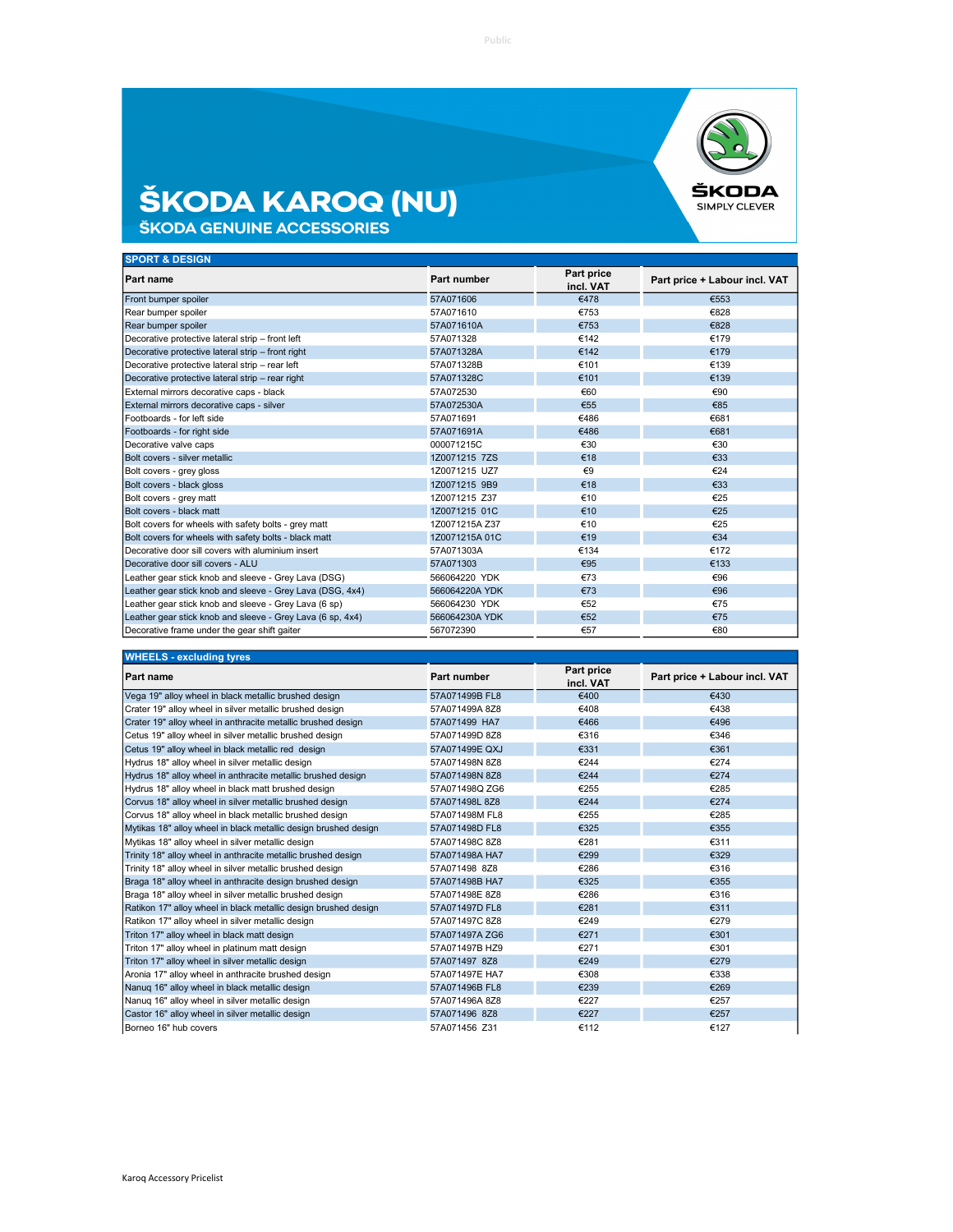| <b>INFOTAINMENT</b>                               |             |                         |                               |
|---------------------------------------------------|-------------|-------------------------|-------------------------------|
| Part name                                         | Part number | Part price<br>incl. VAT | Part price + Labour incl. VAT |
| Navigation SD card - Europe                       | 5L0051236BJ | €486                    | €486                          |
| Navigation SD card - World 1                      | 5L0051236BB | €338                    | €338                          |
| Navigation SD card - World 2                      | 5L0051236BC | €338                    | €338                          |
| Navigation SD card - World 3                      | 5L0051236BD | €338                    | €338                          |
| Navigation SD card - World (for service purposes) | 3V0051884E  | €351                    | €351                          |
| <b>LTE CarStick</b>                               | 000051409F  | €175                    | €175                          |
| Connecting cable USB to Apple                     | 5E0051510E  | €31                     | €31                           |
| Connecting cable USB to Mini USB                  | 5JA051446H  | €28                     | €28                           |
| Connecting cable USB to Micro USB                 | 5JA051446J  | €28                     | €28                           |
| Connecting cable USB to USB C                     | 565051510   | €32                     | €32                           |
| SmartLink+                                        | 000054830A  | €189                    | €189                          |
| Media Command                                     | 000054830B  | €222                    | €222                          |
| Drive activity assistant                          | 5E0054801   | €55                     | €70                           |

| <b>COMFORT &amp; UTILITY</b>                         |                    |                         |                               |  |
|------------------------------------------------------|--------------------|-------------------------|-------------------------------|--|
| Part name                                            | <b>Part number</b> | Part price<br>incl. VAT | Part price + Labour incl. VAT |  |
| Bin for door panel - black                           | 5JA061107 9B9      | €16                     | €31                           |  |
| Bin for doo panel - beige                            | 5JA061107 WC4      | €18                     | €33                           |  |
| Ashtray to the cup holder                            | 000061142B         | €15                     | €30                           |  |
| Portable coffee maker                                | 000069641C         | €304                    | €304                          |  |
| Thermo-electric cooling box - 15 I                   | 5L0065400          | €213                    | €228                          |  |
| Thermo-electric cooling box - 20 I                   | 000065400G         | €369                    | €384                          |  |
| Ski sack                                             | 000050515D         | €148                    | €148                          |  |
| Ski sack                                             | 000050515E         | €153                    | €153                          |  |
| Textile foot mats - Standard                         | 57C061404          | €75                     | €90                           |  |
| textile foot mats - Prestige                         | 57C061270          | €93                     | €108                          |  |
| Textile foot mats - Prestige with grey stitching     | 57C061270A         | €93                     | €108                          |  |
| All-weather interior mats (front)                    | 57C061502          | €39                     | €54                           |  |
| All-weather interior mats (rear)                     | 57A061512          | €34                     | €49                           |  |
| All-weather mat over the tunnel                      | 57A061580          | €10                     | €25                           |  |
| Netting system - black                               | 57A065110          | €36                     | €51                           |  |
| Netting system - black                               | 57A065110A         | €37                     | €52                           |  |
| Netting system - black                               | 57A065110D         | €12                     | €27                           |  |
| Netting system - grey                                | 57A065110B         | €36                     | €51                           |  |
| Netting system - grey                                | 57A065110C         | €36                     | €51                           |  |
| Netting system - grey                                | 57A065110E         | €13                     | €28                           |  |
| Net under the retractable cover                      | 565065110H         | €106                    | €121                          |  |
| Double-sided boot mat                                | 57A061163          | €92                     | €107                          |  |
| Double-sided boot mat                                | 57A061163A         | €77                     | €92                           |  |
| Fold-out boot mat                                    | 57A061210          | €115                    | €130                          |  |
| Fold-out boot mat                                    | 57A061210A         | €116                    | €131                          |  |
| Plastic boot dish                                    | 57A061162          | €135                    | €150                          |  |
| ALU partition for plastic boot dish                  | 565017254          | €52                     | €67                           |  |
| Splitting element for ALU profile                    | 000017254A         | €15                     | €30                           |  |
| Boot bag                                             | 000061108          | €69                     | €69                           |  |
| Boot bag                                             | DMK770003          | €60                     | €60                           |  |
| Universal fixing element                             | 6V0061104          | €15                     | €15                           |  |
| Trunk grille (transverse)                            | 57A017221          | €209                    | €299                          |  |
| Trunk grille (transverse)                            | 57A017221A         | €207                    | €297                          |  |
| Front mud flaps (for cars with plastic wheel arches) | 57A075111          | €19                     | €56                           |  |
| Front mud flaps                                      | 57A075111A         | €19                     | €56                           |  |
| Rear mud flaps                                       | 57A075101          | €19                     | €49                           |  |
| Lid funnel for windscreen-washer reservoir           | 000096706          | €5                      | €5                            |  |